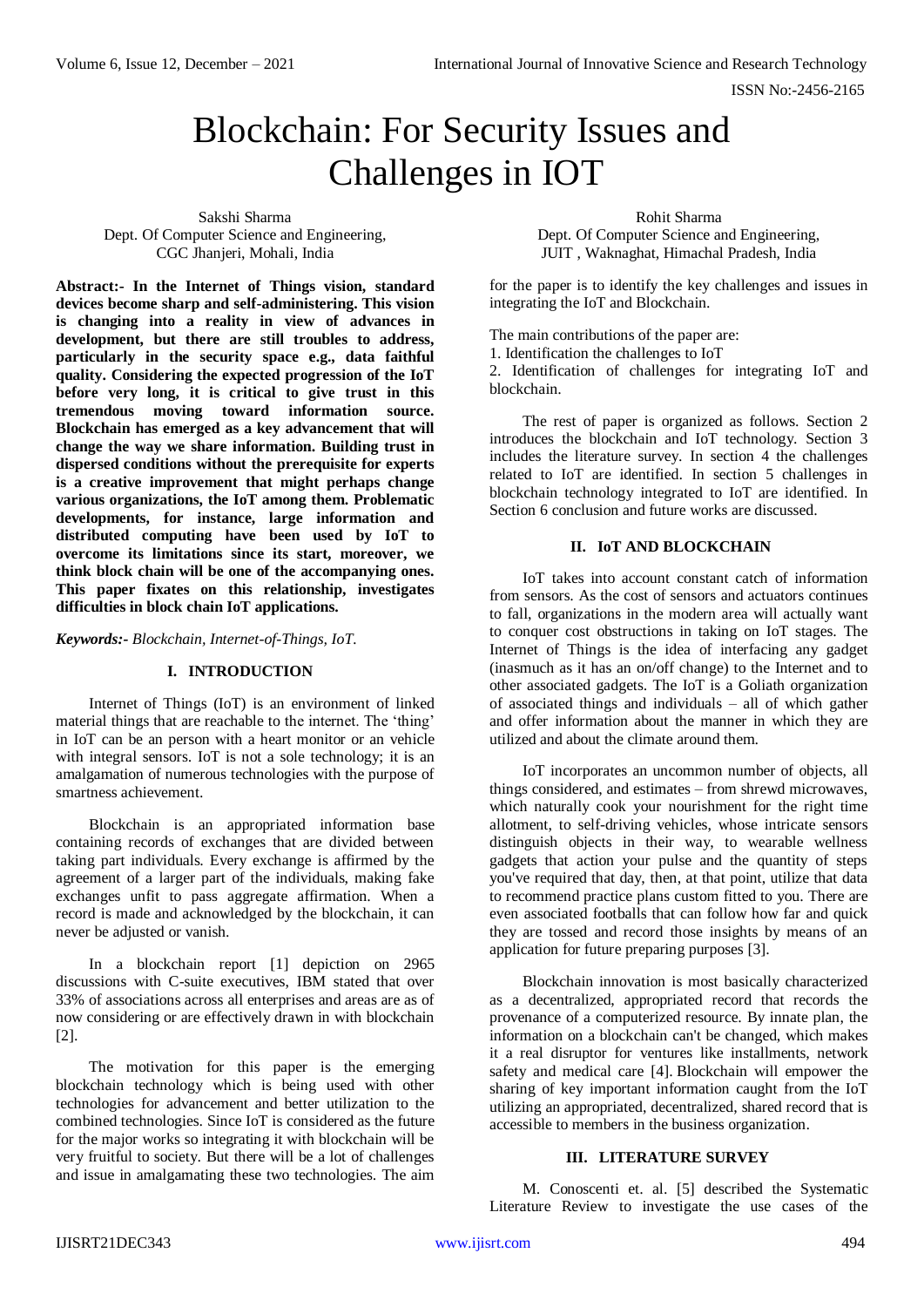## ISSN No:-2456-2165

blockchain for a private and decentralized data management. Indentified the factors that affect the system in terms of "adaptability, anonymity, and integrity". The study also suggested the applicability of BC in IoT.

M.Samaniego et. al. [6] described that which platform would be better for BC deployment in IoT either Fog platform or Cloud platform.It suggested that the deployment of BC will add a great value for the Iot systems to be realistic on a large scale. Outcome of the paper was , Fog platform seems to be outperforming.

T. Aste et. al. [7] described that blockchain advancements set out the freedom to create the vital degree of trust among obscure and unknown partners to permit them to exchange without the need of mediators. This disintermediation opens the likelihood to straightforwardly trade esteem between peers over the web. Current data the board frameworks depend on data sets where data is kept isolated in storehouses.

T. Fernandez-Carames et. al. [8] presented a detailed review. This review examined the state-of-the art of blockchain-technologies and projected noteworthy scenarios for BIoT applications in fields like healthcare, logistics, smart cities or energy management. It offered a holistic approach to BIoT scenarios with a thorough study of the most relevant aspects involved in an optimized BIoT design, like its Architecture, the required cryptographic algorithms for the consensus mechanisms.

# **IV. CHALLENGES IN IoT**

- Security
- Privacy
- Interoperability
- Be deficient in standards
- Legal, authoritarian and Rights issues
- Emerging IoT financial system issues

| S.No           | Concern                     | Challenges                        | Observation                                                              |
|----------------|-----------------------------|-----------------------------------|--------------------------------------------------------------------------|
| 1              | Security                    | Configuration Rehearses           | Absence of assets in train people in the future about secure IoT         |
|                | Concern                     |                                   | plan.                                                                    |
|                |                             | Cost<br>security<br>versus        | Absence of educated choices over money saving advantage                  |
|                |                             | compromises                       | investigation regarding IoT.                                             |
|                |                             | Norms and measurements            | Absence of guidelines and measurements to recognize the                  |
|                |                             |                                   | security in IoT gadgets.                                                 |
|                |                             | Confidentiality, authentication & | Absence of ideally controlled job in IoT gadget correspondence           |
|                |                             | control                           | models to forestall danger of commandeering and digital assaults.        |
|                |                             | Field upgradeability              | No adequate data on viability and upgradeability issues. This            |
|                |                             |                                   | depends on the normal existence of IoT gadgets in an                     |
|                |                             |                                   | organization.                                                            |
| $\overline{2}$ | Privacy                     | Reasonableness in information     | Absence of severe guidelines against information assortment and          |
|                | Concern                     | assortment and use                | use                                                                      |
|                |                             | Straightforwardness, articulation | Absence of multi-party models that empower straightforwardness,          |
|                |                             | and requirement                   | articulation and implementation                                          |
|                |                             | Wide-going<br>security            | Absence of security assurance models for IoT and powerlessness           |
|                |                             | assumptions                       | to perceive the protection assumptions for clients                       |
|                |                             | Security by plan                  | Restricted assets to foster IoT gadgets coordinating with prepared       |
|                |                             |                                   | security standards                                                       |
| 3              | Interoperability<br>Concern | Specialized and cost imperatives  | Restrictions to the specialized assets and ventures                      |
|                |                             | Plan hazard                       | Odds of dominating the interoperability guidelines                       |
|                |                             | Configuration                     | Absence of standard designs for interfacing enormous number of           |
|                |                             |                                   | IoT gadgets                                                              |
| 4              | <b>IoT</b> standards        | Multiplication<br>of<br>norms     | Less endeavors in creating norms and conventions                         |
|                | Concern                     | endeavors                         |                                                                          |
| 5              | Legal,                      | Information security and cross    | Less advancements in information sharing and trust arrangements,         |
|                | regulatory,                 | boundary stream                   | laws, and guideline                                                      |
|                | rights Concern              |                                   |                                                                          |
|                |                             | Discrimination in data            | Absence of laws on utilizing the IoT information in oppressive<br>manner |
|                |                             | Device liability                  | Laws against the risk issues of IoT gadgets                              |
|                |                             | Gadget multiplication according   | Confederation of complicated risk during IoT gadget activity             |
|                |                             | to legitimate activities          |                                                                          |
|                |                             | Help to Law implementation and    | Absence of laws on the IoT information for utilizing to battle           |
|                |                             | public security                   | against the wrongdoing.                                                  |
| 6.             | Emerging                    | Investments                       | Restricted interests in IoT research and formative exercises both        |
|                | economy                     |                                   | in created and non-industrial nations                                    |
|                | Concern                     |                                   |                                                                          |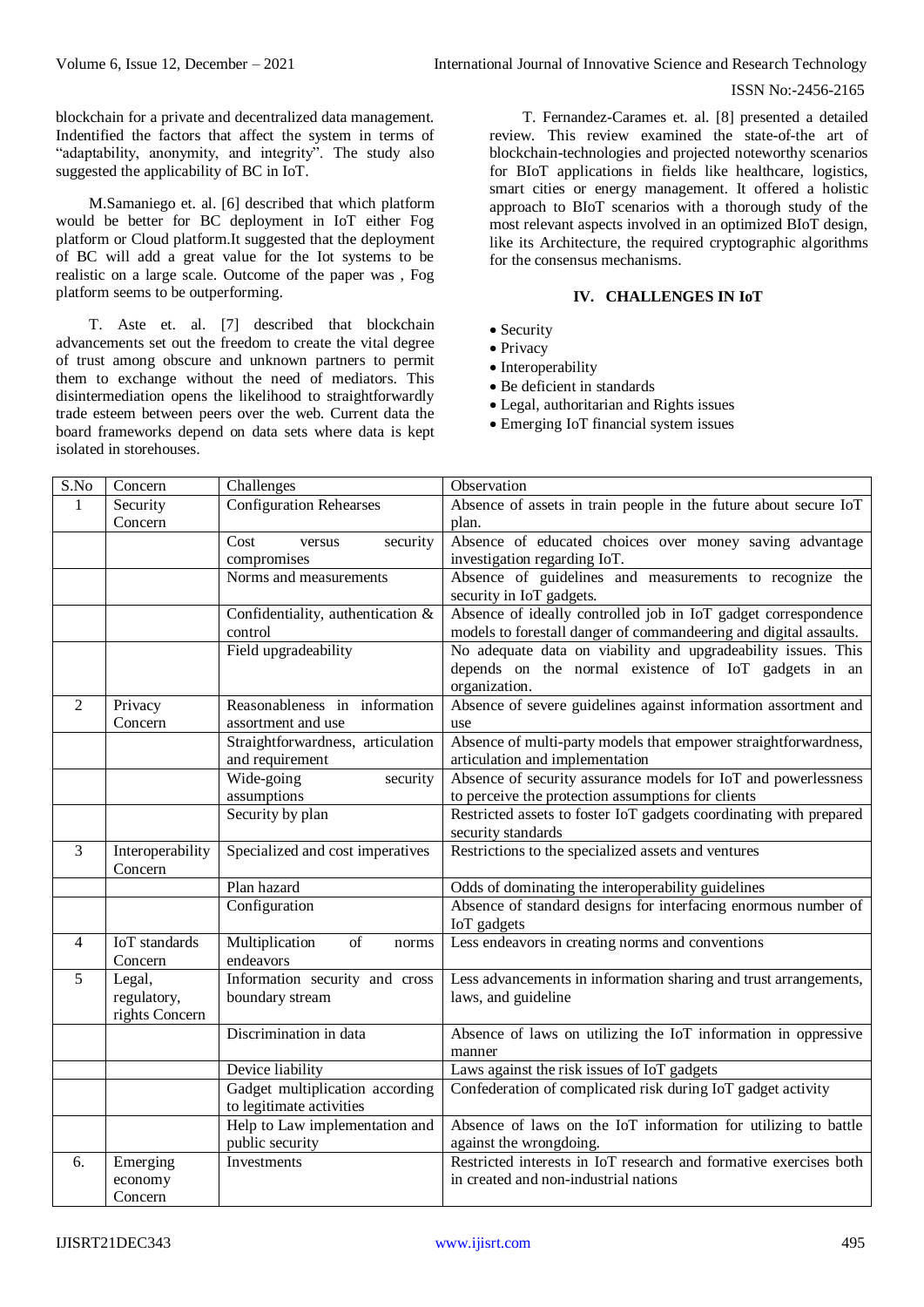|                                           |         | Developmental   Infrastructure assets | More weight or tension on web and correspondences foundation                               |
|-------------------------------------------|---------|---------------------------------------|--------------------------------------------------------------------------------------------|
|                                           | Concern |                                       | across the globe                                                                           |
|                                           |         |                                       | Specialized and modern turns of Restricted review to assess the specialized and financial  |
|                                           |         | events                                | advantages of IoT in arising monetary nations                                              |
|                                           |         |                                       | Strategy and administrative co- Less mindfulness on the strategy plans with the nonstop of |
|                                           |         | appointment                           | development of IoT                                                                         |
| Table 1 Concern and Challenges in IoT [9] |         |                                       |                                                                                            |

Table 1 Concern and Challenges in IoT [9]

## **V. CHALLENGES IN BLOCKCHAIN TECHNOLOGY INCORPORATED TO IoT**

#### *A. Energy and Cost*

The computational power is a worry for blockchain utilization. Taking Bitcoin mining for instance, it requires a high energy level to ascertain and check exchanges.

#### *B. Inactivity and Complexity*

Because of the appropriated nature, blockchain-based exchanges might go through a few hours to complete until all gatherings update their relating records.

## *C. Mindfulness and Adoption*

One of the significant difficulties with respect to blockchain innovation is the absence of mindfulness and reception. For instance, many individuals are diminutive of comprehension of how it functions.

## *D. Capacity limit and adaptability*

As expressed, stockpiling limit and adaptability of blockchain are as yet under banter, yet with regards to IoT applications the inborn limit and versatility restrictions make these difficulties a lot more prominent. In this sense, blockchain may have all the earmarks of being unacceptable for IoT applications, but there are manners by which these constraints could be eased or kept away from out and out. In the IoT, where gadgets can create gigabytes (GBs) of information continuously, this constraint addresses an extraordinary obstruction to its incorporation with blockchain. It is realized that some current blockchain executions can just deal with a couple of exchanges each second, so this could be a possible bottleneck for the IoT.

## *E. Security*

IoT applications need to manage security issues at various levels, however with an extra intricacy because of the absence of execution and high heterogeneity of gadgets. Furthermore, the IoT situation includes a bunch of properties that influence security, like portability, remote correspondence or scale. A comprehensive investigation of safety in IoT is past the extent of this paper however definite studies can be seen as in [8-11].

## *F. Obscurity and information protection*

Numerous IoT applications work with private information, for example when the gadget is connected to an individual, for example, in the e-wellbeing situation, it is fundamental for address the issue of information security and namelessness. Blockchain is introduced as the best answer for address personality the executives in IoT, but as in Bitcoin, there might be applications where secrecy should be ensured. This is the situation of a wearable with the capacity to conceal the character of the individual when

sending individual information, or shrewd vehicles that protect the security of the schedules of clients.

#### *G. Brilliant agreements*

Brilliant agreements have been distinguished as the executioner use of blockchain innovation, yet as referenced there are a few difficulties yet to be handled. IoT could profit from the utilization of savvy contracts; but the manner in which they fit into IoT applications is different.

# **VI. CONCLUSION AND FUTURE WORK**

The advantages of applying blockchain to the IoT ought to be examined cautiously and taken with alert. This paper has given an investigation of the principle challenges that blockchain and IoT should address with the end goal for them to effectively cooperate. It is normal that blockchain will upset the IoT. The mix of these two advances ought to be tended to, considering the difficulties recognized in this paper. The reception of guidelines is critical to the consideration of blockchain and the IoT as a component of government frameworks. The coordination of the IoT and blockchain will significantly expand the utilization of blockchain, so as to build up digital currencies on a similar level as current trustee cash.

# **REFERENCES**

- [1.] "IBM Institute for Business Value, Forward Together, Global C-suite Study, 19th Edition, 2017.", *Ibm.com*, 2021. [Online]. Available: https://www.ibm.com/downloads/cas/P3WAB790. [Accessed: 26- Jun- 2021].
- [2.] G. Strawn, "BLOCKCHAIN", *IT Professional*, vol. 21, no. 1, pp. 91-92, 2019.
- [3.] J. Clark, "What is the Internet of Things, and how does it work?", *IBM Business Operations Blog*, 2021. [Online]. Available: https://www.ibm.com/blogs/internet-of-things/what-isthe-iot/. [Accessed: 27- Jun- 2021].
- [4.] "What Is Blockchain Technology? How Does It Work? | Built In", *Builtin.com*, 2021. [Online]. Available: https://builtin.com/blockchain. [Accessed: 27- Jun-2021].
- [5.] M. Conoscenti, A. Vetrò and J. C. De Martin, "Blockchain for the Internet of Things: A systematic literature review."2016, IEEE/ACS 13th International Conference of Computer Systems and Applications (AICCSA), Agadir, pp. 1-6.
- [6.] M. Samaniego and R. Deters, "Blockchain as a Service for IoT."2016, IEEE International Conference on Internet of Things (iThings) and IEEE Green Computing and Communications (GreenCom) and IEEE Cyber, Physical and Social Computing